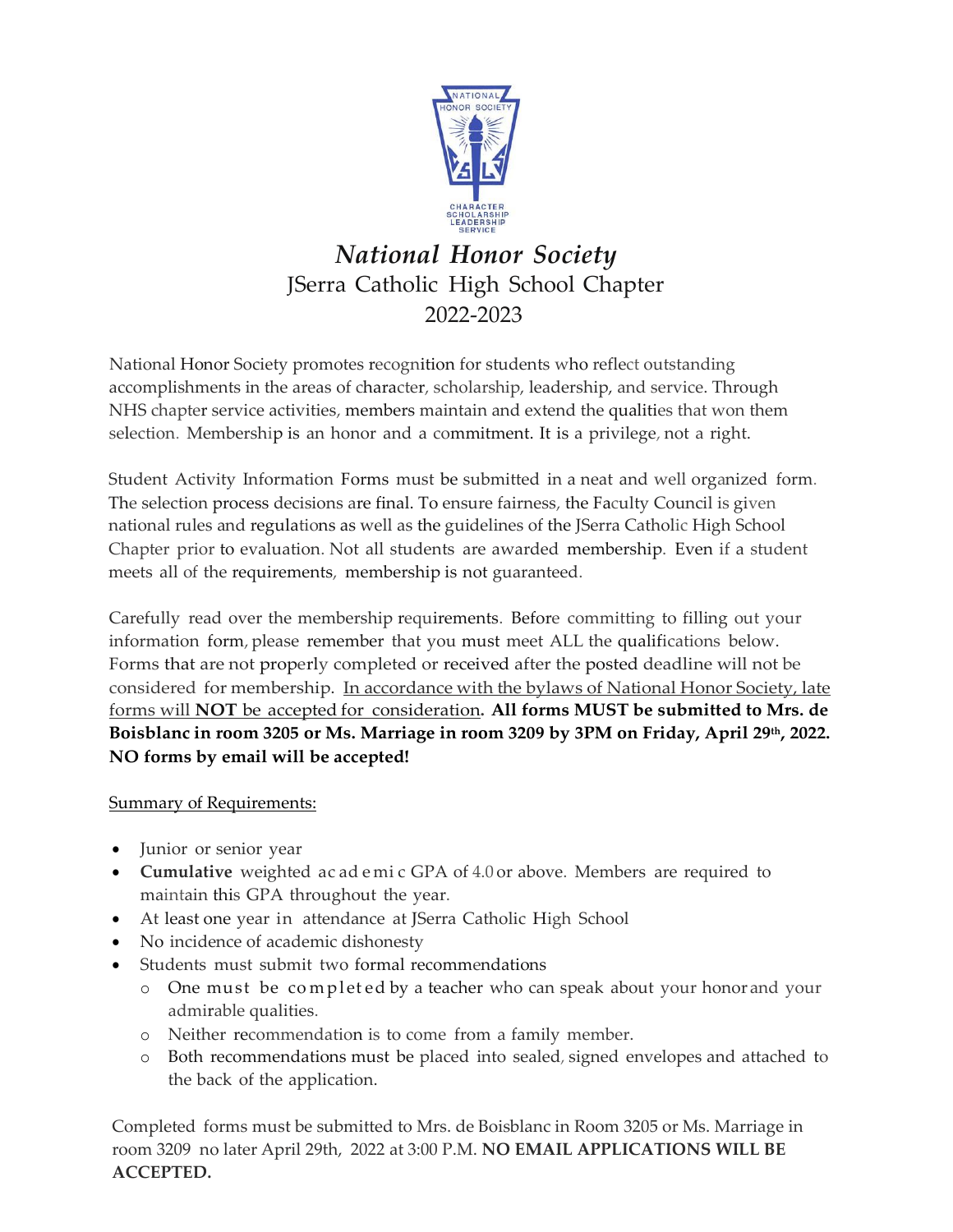

# *National Honor Society* JSerra Catholic High School Rising Juniors/Seniors

Fill out all the categories that apply to you. Print neatly in ink. Use the check off box to be sure you have all required forms. Deadline is **April 29th at 3:00 P.M. Please bring a hard copy to Mrs. de Boisblanc or Ms. Marriage. NO EMAIL APPLICATIONS WILL BE ACCEPTED.**

List all school and community organizations that you are currently involved in or plan to take part in during the 2022-2023 school year.

| Telephone Number_______________________________Cell Phone Number ________________ |                                |                  |
|-----------------------------------------------------------------------------------|--------------------------------|------------------|
| Date of Birth $\angle$                                                            | Current Grade 10 <sup>th</sup> | 11 <sup>th</sup> |
|                                                                                   |                                |                  |
|                                                                                   |                                |                  |
|                                                                                   |                                |                  |

| Check Off | Requirements                             |  |
|-----------|------------------------------------------|--|
|           | Rising Junior/Senior                     |  |
|           | GPA of 4.0 or Above (Academic Weighted)  |  |
|           | <b>Student Activity Information Form</b> |  |
|           | Teacher Evaluation Form (2)              |  |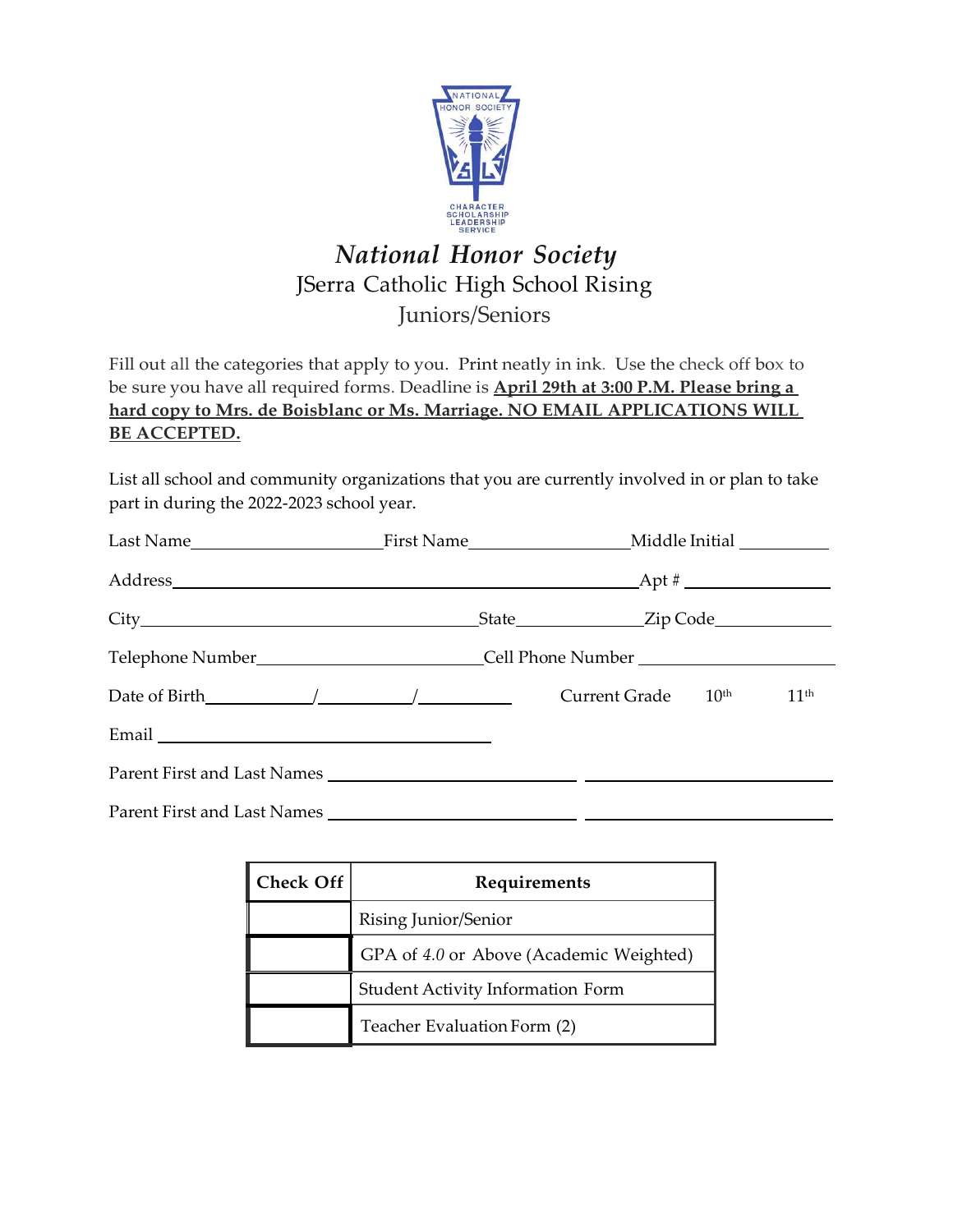### *National Honor Society* JSerra Catholic High School Chapter Student Activity Information Form

#### **Due Date: April 29, 2022 before 3:00 p.m.**

Directions: Please complete all sections. Type or print all information and submit it before the due date. Do not be modest. All information will be used by the faculty council to assist with fair consideration of your candidacy during the selection process. Completion of this form does not guarantee selection. Should you have questions concerning this form, please contact Mrs. de Boisblanc a[t cdeboisblanc@jserra.org](mailto:cdeboisblanc@jserra.org) or Ms. Marriage at rmarriage@jserra.org.

#### **I. Leadership Positions**

List all elected or appointed leadership positions held in school, community or work activities. Only those positions in which you were responsible for directing or motivating others should be included. Examples: elected officer of the student body, class, or club; committee chairperson; team captain; newspaper editor; work area manager, or other community leader. Please include the name of the adult responsible for supervising your leadership in each position.

| Year   | <b>Adult Supervisor</b> | Activity |
|--------|-------------------------|----------|
| 9      |                         |          |
|        |                         |          |
|        |                         |          |
| 10     |                         |          |
|        |                         |          |
|        |                         |          |
| $11\,$ |                         |          |
|        |                         |          |
|        |                         |          |
| 12     |                         |          |
|        |                         |          |
|        |                         |          |

#### **II. Service Activities**

List service activities in which you have participated. These can be individual or group service projects done either in or out of school. Generally speaking service activities are those that are done for or on behalf of others (not including immediate family members) for which no compensation (monetary or other) has been given. Please ask an adult supervisor who can verify your participation in each activity to sign on the appropriate line, and also list the estimated number of hours invested while performing this service.

|    | Year   Adult Supervisor   Activity |  |
|----|------------------------------------|--|
| 9  |                                    |  |
|    |                                    |  |
|    |                                    |  |
| 10 |                                    |  |
|    |                                    |  |
|    |                                    |  |
| 11 |                                    |  |
|    |                                    |  |
|    |                                    |  |
| 12 |                                    |  |
|    |                                    |  |
|    |                                    |  |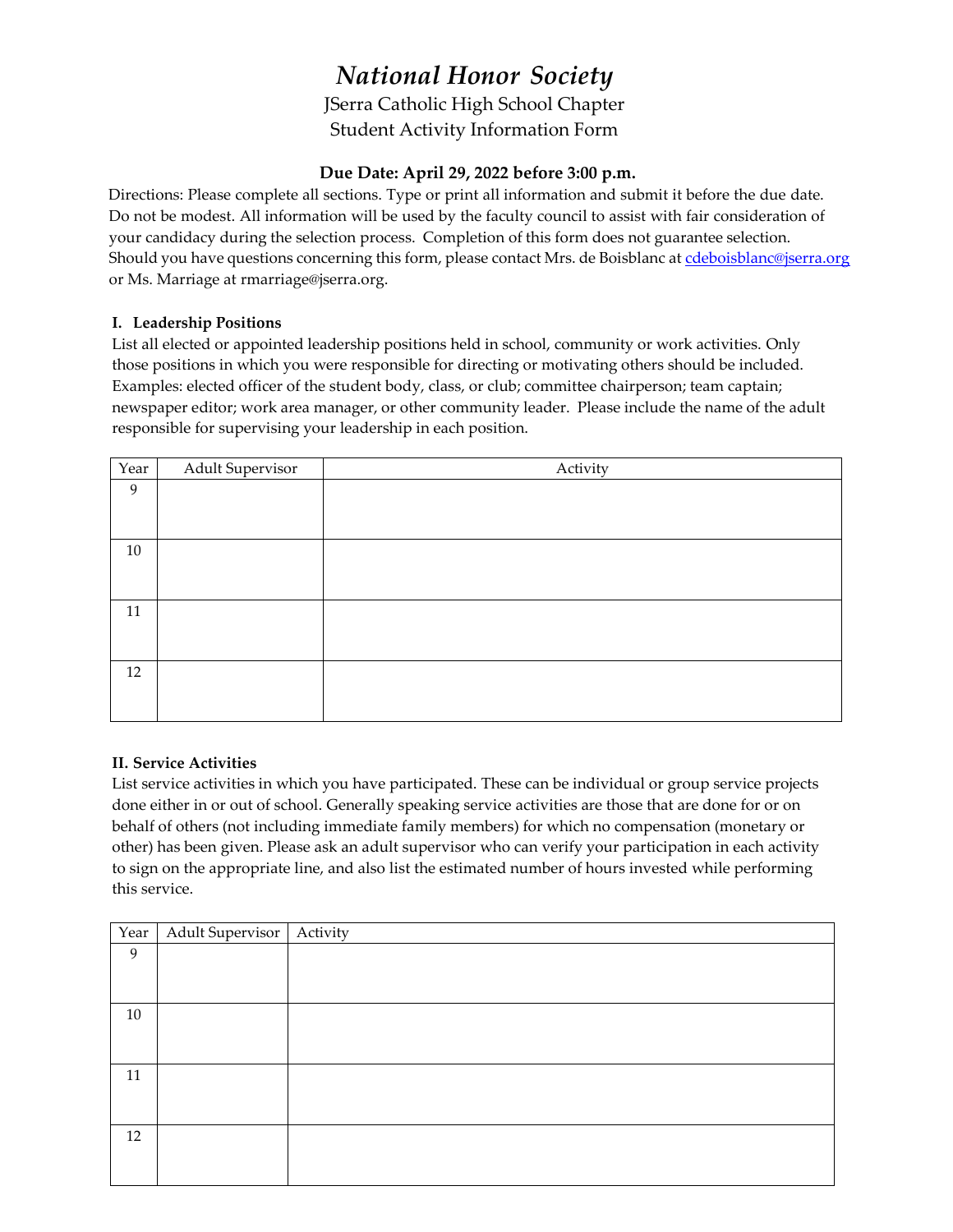#### **III. Other Student Activities**

List all other school-based activities in which you have participated in school. Include clubs teams, musical groups, etc., and any significant accomplishments in each. Do not repeat participation already listed above. Please include name of the adult supervisor of each activity.

| Year   | Adult Supervisor   Activity |  |
|--------|-----------------------------|--|
| 9      |                             |  |
|        |                             |  |
|        |                             |  |
| 10     |                             |  |
|        |                             |  |
|        |                             |  |
| $11\,$ |                             |  |
|        |                             |  |
|        |                             |  |
| 12     |                             |  |
|        |                             |  |
|        |                             |  |

#### **IV. Other Community Activities**

List other community activities with which you have participated and note any major accomplishment in each. These should be any activities outside of school in which you participated for the betterment of your community. For example: religious groups, clubs sponsored outside the school, Boy or Girl Scouts, community art endeavors, etc. Do not repeat participation already listed above. Please include name of the adult supervisor of each activity.

|    | Year   Adult Supervisor   Activity |  |
|----|------------------------------------|--|
| 9  |                                    |  |
|    |                                    |  |
|    |                                    |  |
| 10 |                                    |  |
|    |                                    |  |
|    |                                    |  |
| 11 |                                    |  |
|    |                                    |  |
|    |                                    |  |
| 12 |                                    |  |
|    |                                    |  |
|    |                                    |  |